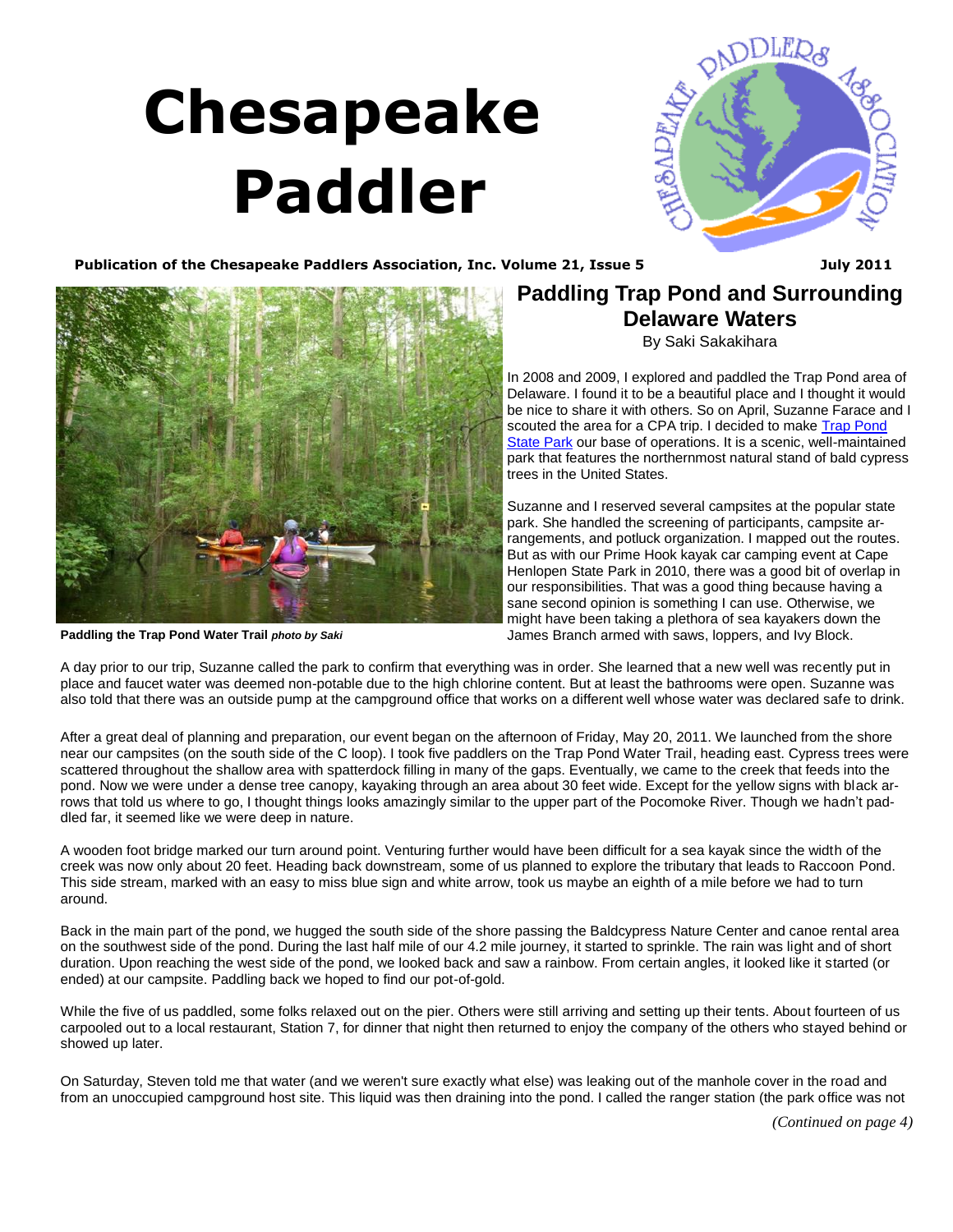### <span id="page-1-0"></span>Page 4 *Chesapeake Paddler July 2011*

*[Paddling the Trap Pond Area\(Continued from](#page-0-0)  page 1)*

yet open) and reported the problem. After about and hour and a half, a volunteer plumber showed up to turn off the water to the bathrooms. He said sand in the new well was backing up the system. Would we be able to use the bathrooms after kayaking today? We knew not and neither did the plumber.

Our kayak convoy drove out to the [Nanticoke River](http://saki.iwarp.com/launch_sites.html#nanticokeRiverMarinePark)  [Marine Park](http://saki.iwarp.com/launch_sites.html#nanticokeRiverMarinePark) in Blades, Delaware. In attendance were Jennifer Bine, Brian Blankinship, Kristina McCoy, Bela Mariassy, Marla Aron, Marilyn Fisher, Sue Stevens, Rich Stevens, Yvonne Thayer, Tom Heneghan, Dorothy Guy, Jim Allen, Steven Jahncke, Emily Bailey, Aht Viravaidya, Amy Friedheim, Dave Gillispie, Suzanne Farace, and me shown in no particular order. At 0945, we launched, did a radio check, then paddled upstream on the upper part of the Nanticoke River. Many of the spring



**Trap Pond kayak crew** *photo by Saki*

flowers were in bloom. With such a large group, we naturally split up into a "fast" group of 7 led by me and a "scenic group" of 12 led by Suzanne. At each bridge, the groups did a head count. Actually, we were counting kayaks and assuming the people we started with were attached to the boats we counted. I saw a bald eagle and a snake which was swimming about a foot below my boat after my approach scared it. At the split after Sussex Highway (route 20), we took the north branch which eventually led us to our lunch spot in Old Furnace Wildlife Area. Interestingly, both the fast and scenic groups arrived at about the same time after I led my team down a wrong turn.

After lunch, we continued upstream for probably not more than another mile until downfalls prevented us from venturing further. Then we turned around. Kayaking back downstream, we eventually split up again. This time my fast group was down to five. We saw a large dead gar floating in the water and a few beaver lodges. Having gotten quite a bit ahead of the rest, the fast team paddled up Deep Creek heading towards Concord Pond until the others got further downstream. Suzanne called me on her VHF radio to let me know when they got back to the route 20 bridge. Then my group turned around and we all finished around the same time. People paddled somewhere between 12 and 14 miles, depending on which group they paddled with.

Back at the campsite, I spoke to staff in the park office. The bathrooms were all working. We still couldn't drink the water but we could use the flush toilets and showers. Hooray!!!

I asked anyone if they wanted to paddle with me at [Trussum Pond.](http://saki.iwarp.com/launch_sites.html#trussumPond) I had no takers so I went alone. Trussum Pond has been de-

scribed by Ed Gertler as "the closest thing to a bayou in Delaware." I launched on the north end of the pond on a section totally covered by duckweed. Within seconds, I knew exactly what Gertler was writing about. Cypress trees were abundant along with other vegetation that I would expect to find in a bayou. I paddled at a snail's pace so I could take in all the scenery. It was almost visually overwhelming. Turtles were willing to sit and pose for me as I took their photo. Scores of yellow spatterdock flowers dotted the shallowest areas. Even though this was the shortest of my kayak trips this weekend, it was here that I took the most photos. With both hands on my camera, I used my rudder to direct my slow drift.

I meandered between the cypress until I reached the south end of the pond. Then I tried to paddle up the James Branch...the same one that later forms the lower part of the



**On Trussum Pond** *photo by Saki*

James Branch Canoe Trail. I saw a raccoon swimming through the water, then walking on land. But I didn't get far on the creek. Turning around was difficult. Not only was the James Branch narrow, it was also shallow. Thinking I was only in mud, I used a good bit of force to turn my boat around. Then I heard a loud pop. I pulled up my rudder only to find that about 8 inches of it broke off. Lesson learned: retract your rudder before turning around in a shallow or narrow creek.